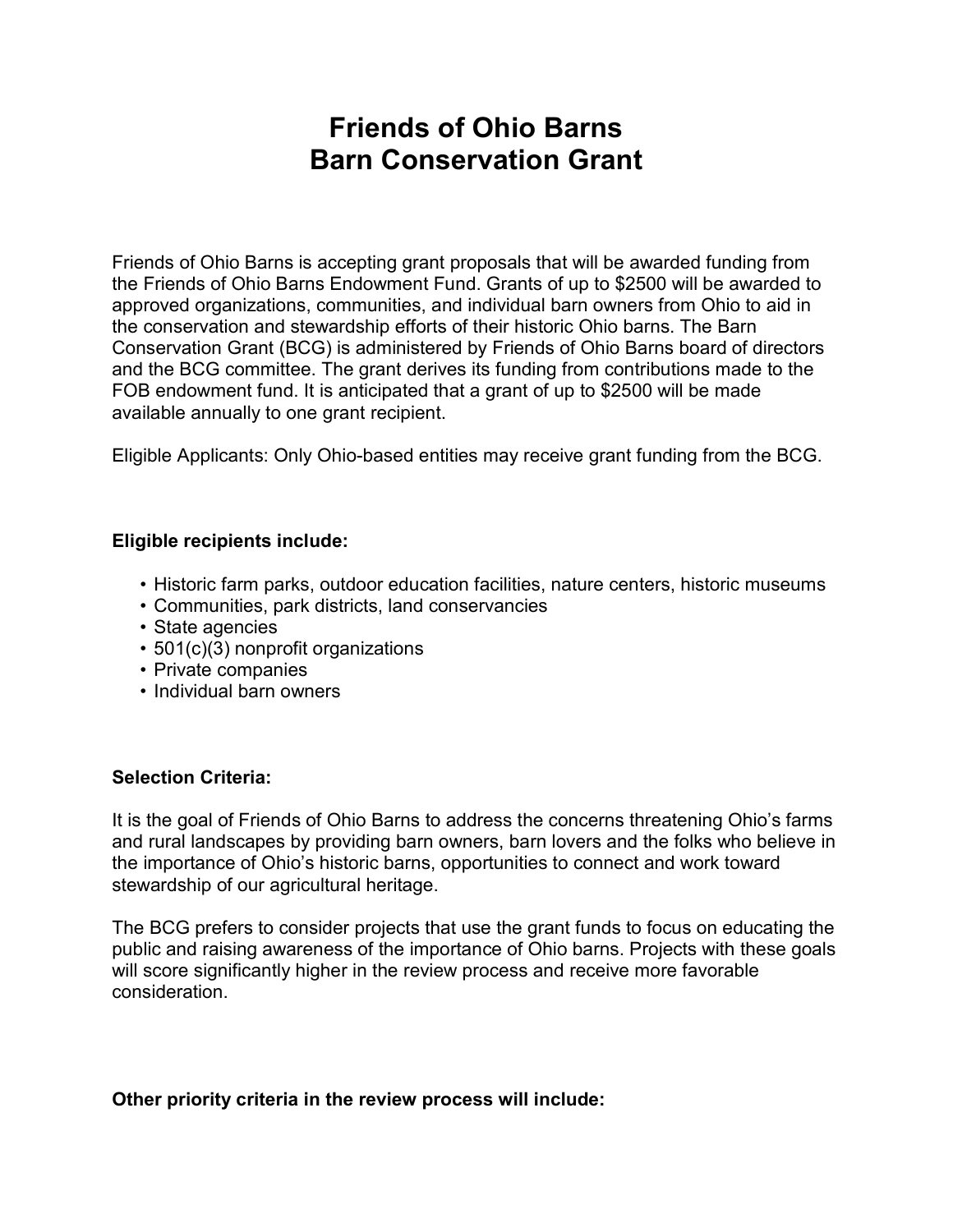- Established historical barn / farmstead that incorporates an educational component
- Barns in a high traffic area for convenient public viewing
- Barns of historic significance to local community, region or state
- Barns constructed with traditional timber framed joinery, and at least 100 years old
- Barns in their original location for most of its life
- Barns that are still being utilized in an agricultural capacity
- Repurposed barns being utilized by a community

#### Application Deadlines/Review Dates:

The grant cycle will open May 1st, following the annual Ohio Barn Conference. Deadlines for accepting grant proposals must be postmarked by July 31st of that calendar year. Mail proposals to Friends of Ohio Barns, P.O. Box 203, Burbank, OH, 44214.

The review process will take place over the next 90 days, and the recipient will be notified by mail or email on or before November 1st of that year.

#### Disbursement of funds:

Allocation of the grant funds will be during the following spring at the annual Ohio Barn Conference, usually the last weekend in April. The recipient or a representative must be on hand to accept the check during the annual member meeting on the Saturday of the conference.

## Timeline for Completion of Grant Project:

Projects are to be completed in a year from receipt of the grant funds. Project recipients will provide a quarterly report (with pictures) by email to friendsohiobarns@gmail.com, outlining the progress being made. The final report with pictures will be submitted no later than one week before the next Ohio Barn Conference. Exact dates of the conference will be provided to the recipients.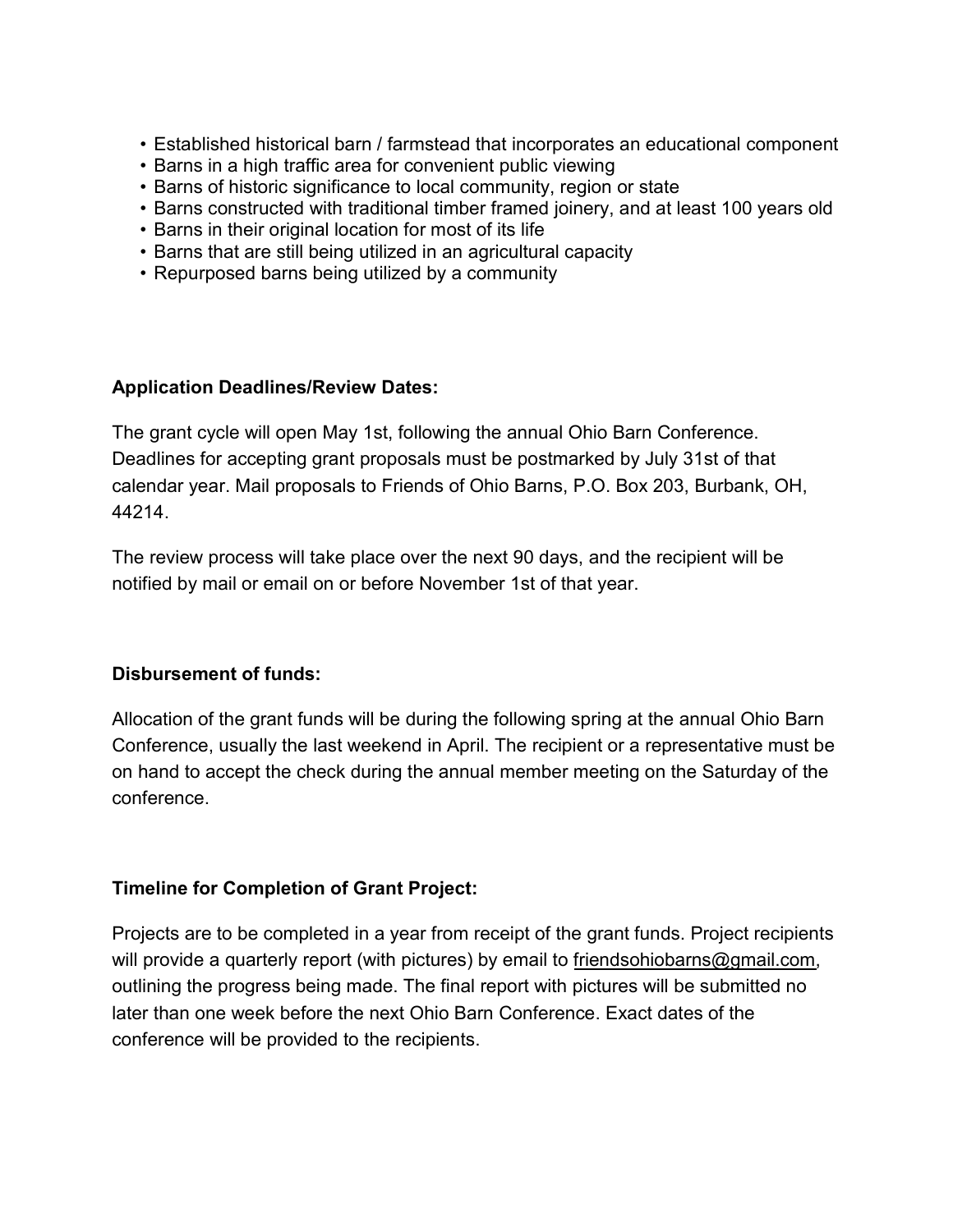## Multiple or Repeat Proposals:

Entities or individuals may not submit more than one application during a grant cycle. Grant recipients shall complete all obligations of any current grant, including submittal of final reports, before applying for another grant. BCG generally does not extend projects beyond the identified grant period. No organization / individual barn owner will be awarded more than two grants over a ten -year period.

## The BCG does fund:

- The rehabilitation, restoration, and protection of historic barns, and intermediary repairs that are part of a long term preservation plan as well as provide an educational component for the general public.
- Public programs that further the study, documentation, interpretation, publication and dissemination of information about Ohio's historic barns and/or agricultural heritage.

## The BCG does not fund:

- Basic research such as data collection, and surveys
- Beautification and landscaping
- Fund raising for the organization
- Food or beverages
- Indirect costs, general overhead, rental or purchase of equipment
- Reimbursement for the expense of any time, supplies or equipment purchased prior to the effective start date of the signed grant agreement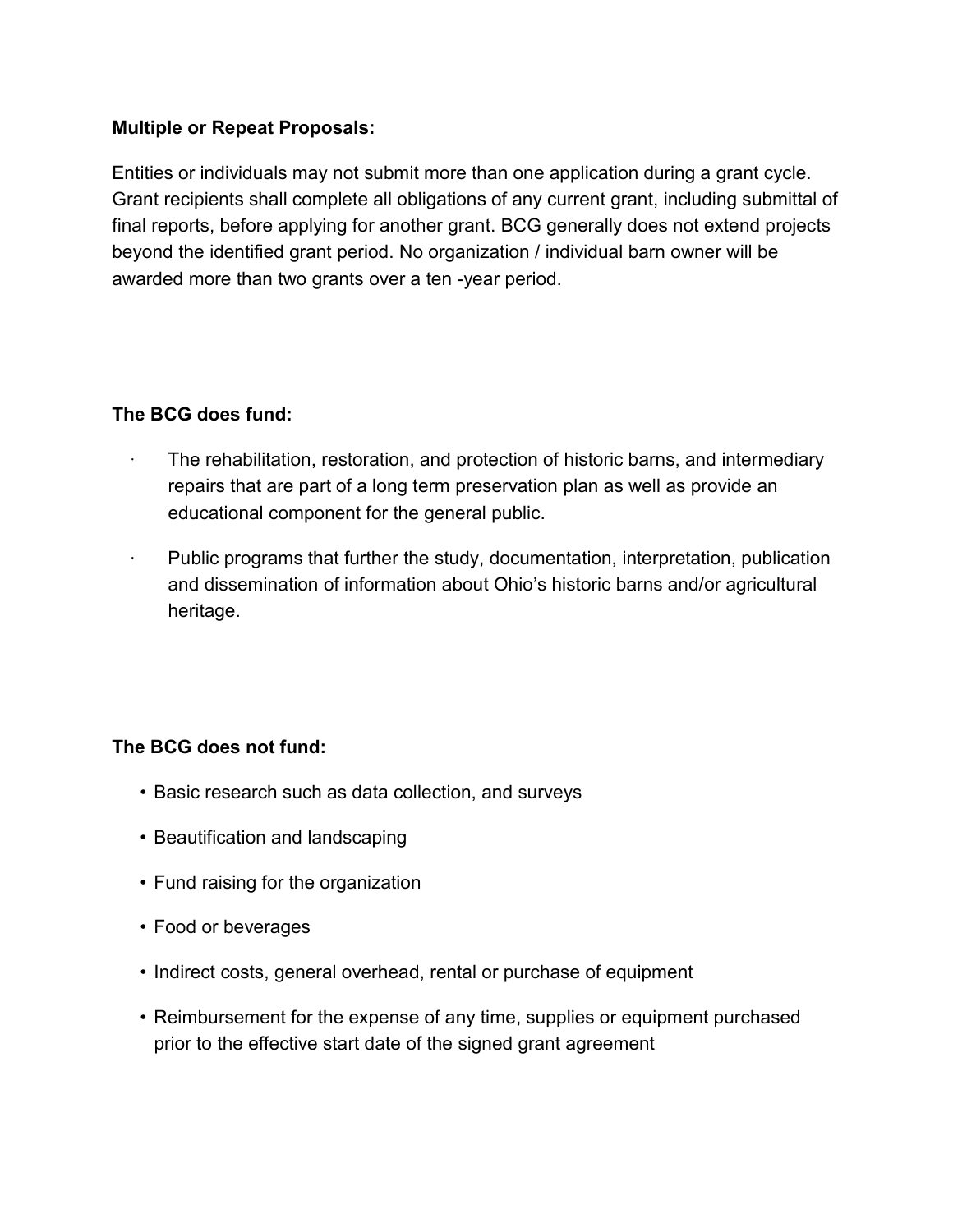# Grant Application Form Overview:

- Background of Organization / Individual owner What are the goals and accomplishments that equip you to carry out the proposed project? Describe the qualifications of those who will manage and conduct the project. How will other organizations be involved in this project? (Attach letters documenting specific commitments from collaborators.)
- Project Description Please provide two or three sentences summarizing the overall project, how it will further barn education, and how many people are likely to benefit directly. Provide justification for needed grant funds and details regarding how best the applicant envisions this grant helping with their stewardship goals.
- Contractors & Estimates of work Detail a summary of all persons to be involved in the project as well as estimates of how all the grant money will be spent.
- Budget Narrative Provide details to explain how the amounts listed in the line items of your application budget were calculated. Provide justifications to help reviewers understand the need for higher-cost equipment or other items.
- Pictures of project provide photos of the barn and repair work to be completed.
- Timeline of completion All projects using BCG money shall be completed and final reports with pictures submitted prior to the next Ohio Barn Conference. Establish a timeline for accomplishing this goal.
- Direct questions regarding the grant process to Ric Beck (614) 738-4302 or rbeck7736@gmail.com

## Educational / Promotional Component of Project

Upon completion of the BCG project, the entity / individual owner will be required to submit a news article with pictures to the committee. The article may go in any or all of the following: Friends of Ohio Barns newsletter, Facebook page, website and local or state newspapers. Friends of Ohio Barns reserves the right to edit copy for length and clarity. The entity or individual owner may also be asked to present at an Ohio Barn **Conference**